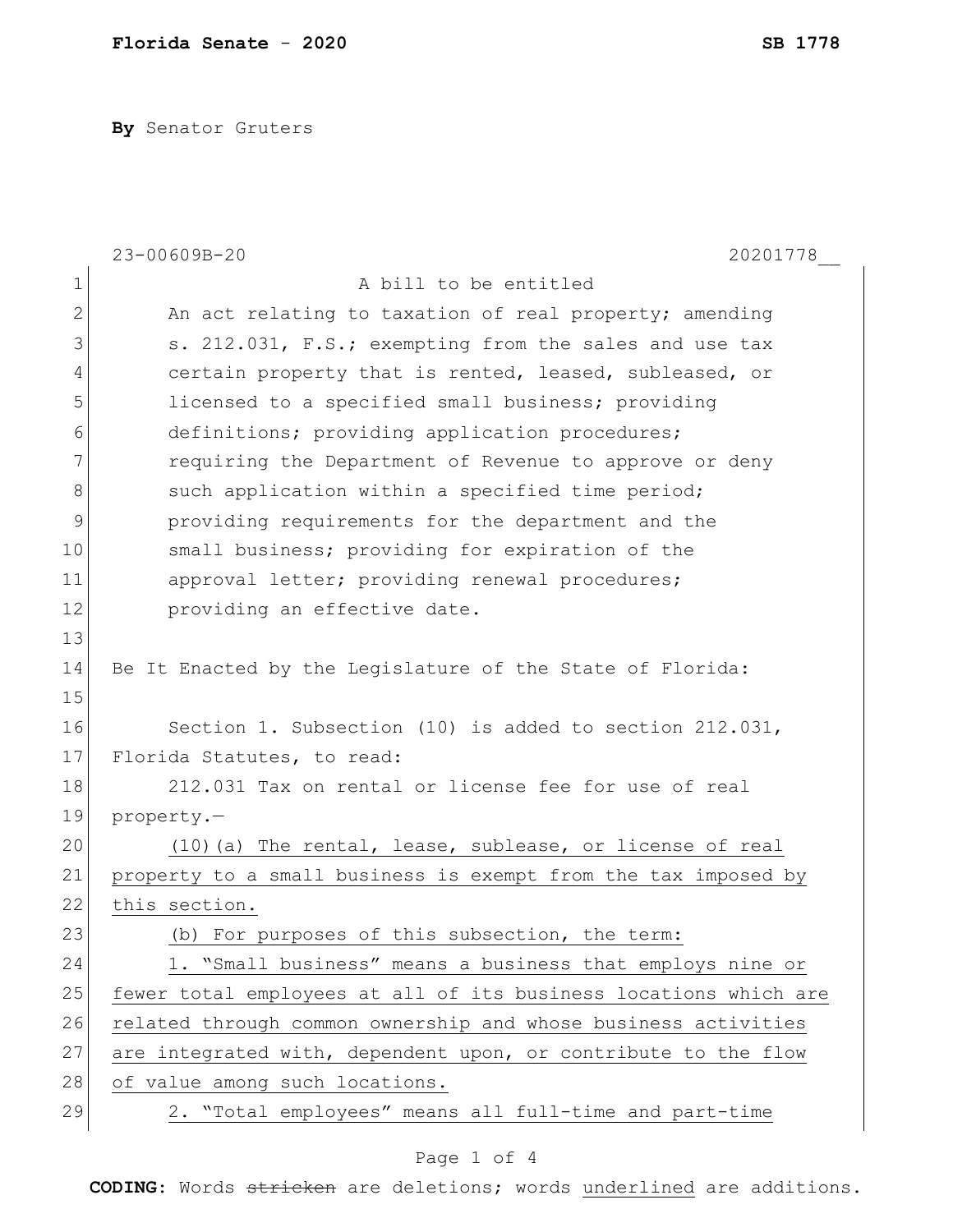|    | 23-00609B-20<br>20201778                                        |
|----|-----------------------------------------------------------------|
| 30 | employees currently employed by a small business at all of its  |
| 31 | business locations, wherever they are located, and includes any |
| 32 | person performing services for the small business under an      |
| 33 | employee leasing arrangement as defined in $s. 468.520(4)$ .    |
| 34 | (c) To receive an exemption under paragraph (a), a small        |
| 35 | business must submit a completed application to the department  |
| 36 | containing the following information:                           |
| 37 | 1. A statement that the small business is seeking the           |
| 38 | exemption provided in this subsection.                          |
| 39 | 2. The name, mailing address, and, if applicable, the           |
| 40 | federal employment identification number and business partner   |
| 41 | number of the small business.                                   |
| 42 | 3. A list of the physical addresses of each of the small        |
| 43 | business's business locations in the state.                     |
| 44 | 4. A copy of the small business's most recently signed and      |
| 45 | filed Florida Department of Revenue Employer's Quarterly Report |
| 46 | (RT-6) documenting that nine or fewer employees were employed   |
| 47 | during each of the months within the most recently filed RT-6,  |
| 48 | if such small business was required to file the RT-6.           |
| 49 | 5. A sworn statement, under penalty of perjury, executed by     |
| 50 | a duly authorized officer or agent of the small business        |
| 51 | certifying the number of total employees employed by the small  |
| 52 | business and attesting to the accuracy of the information       |
| 53 | included in the application.                                    |
| 54 | (d) 1. The department must review each application to           |
| 55 | determine whether it is complete. If it is not complete, the    |
| 56 | department must notify the small business and specify the       |
| 57 | additional information necessary to complete the application.   |
| 58 | 2. The department must approve or deny each complete            |

## Page 2 of 4

**CODING**: Words stricken are deletions; words underlined are additions.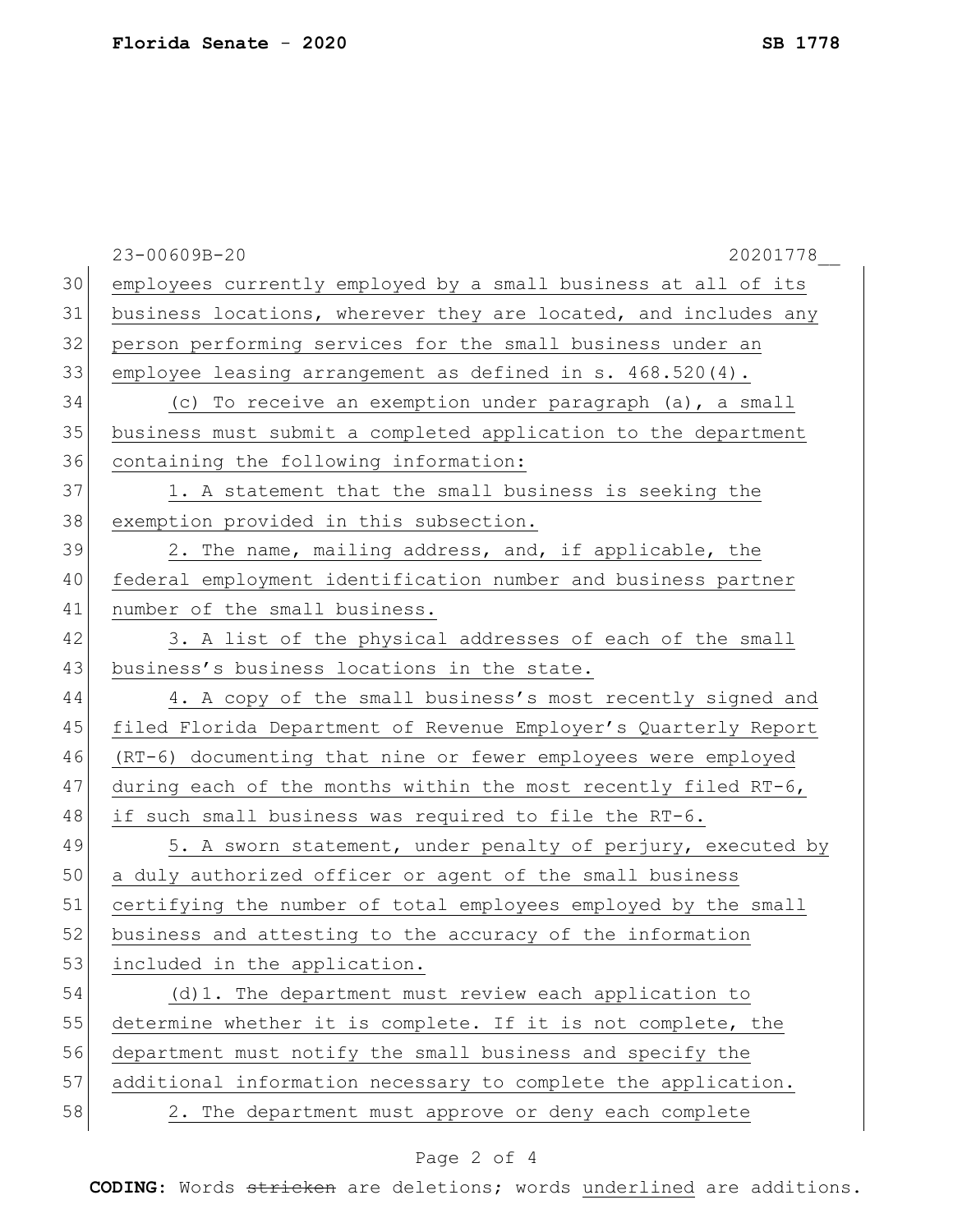| 59<br>application within 30 days after receiving it. The department    |  |
|------------------------------------------------------------------------|--|
|                                                                        |  |
| 60<br>shall review and verify the small business's eligibility for the |  |
| 61<br>exemption by confirming that the number of total employees in    |  |
| 62<br>the certification statement and the number of total employees    |  |
| 63<br>listed in the RT-6 is nine or fewer, if the RT-6 was required to |  |
| 64<br>be submitted.                                                    |  |
| 65<br>3. If the department determines that the small business is       |  |
| 66<br>eligible for the exemption, it must issue an approval letter to  |  |
| 67<br>the small business that includes the name of the small business, |  |
| 68<br>a list of all of the small business's business locations in the  |  |
| 69<br>state, a statement that the small business qualifies for the     |  |
| 70<br>exemption under this subsection, and an expiration date that is  |  |
| 71<br>1 year after the last day of the month in which the approval     |  |
| 72<br>letter was issued.                                               |  |
| 73<br>4. If the department is unable to verify the eligibility of      |  |
| 74<br>the small business, the department must issue a denial letter to |  |
| 75<br>the small business explaining the reasons for denial.            |  |
| 76<br>(e) To obtain the exemption under this subsection, the           |  |
| 77<br>small business must submit the approval letter to the landlord,  |  |
| 78<br>lessor, or licensor. The exemption applies only during the time  |  |
| 79<br>that the small business occupies, uses, or is entitled to occupy |  |
| 80<br>or use the real property regardless of when a rent or license    |  |
| 81<br>fee payment is due or paid. The applicable tax under this        |  |
| 82<br>chapter may not be avoided by delaying or accelerating rent or   |  |
| 83<br>license fee payments so that they are paid during a period       |  |
| 84<br>covered by the approval letter.                                  |  |
| 85<br>(f)1. An approval letter is valid for 1 year after the last      |  |
| 86<br>day of the month in which it was issued. To continue receiving   |  |
| 87<br>the tax exemption without interruption, the small business must  |  |

## Page 3 of 4

**CODING**: Words stricken are deletions; words underlined are additions.